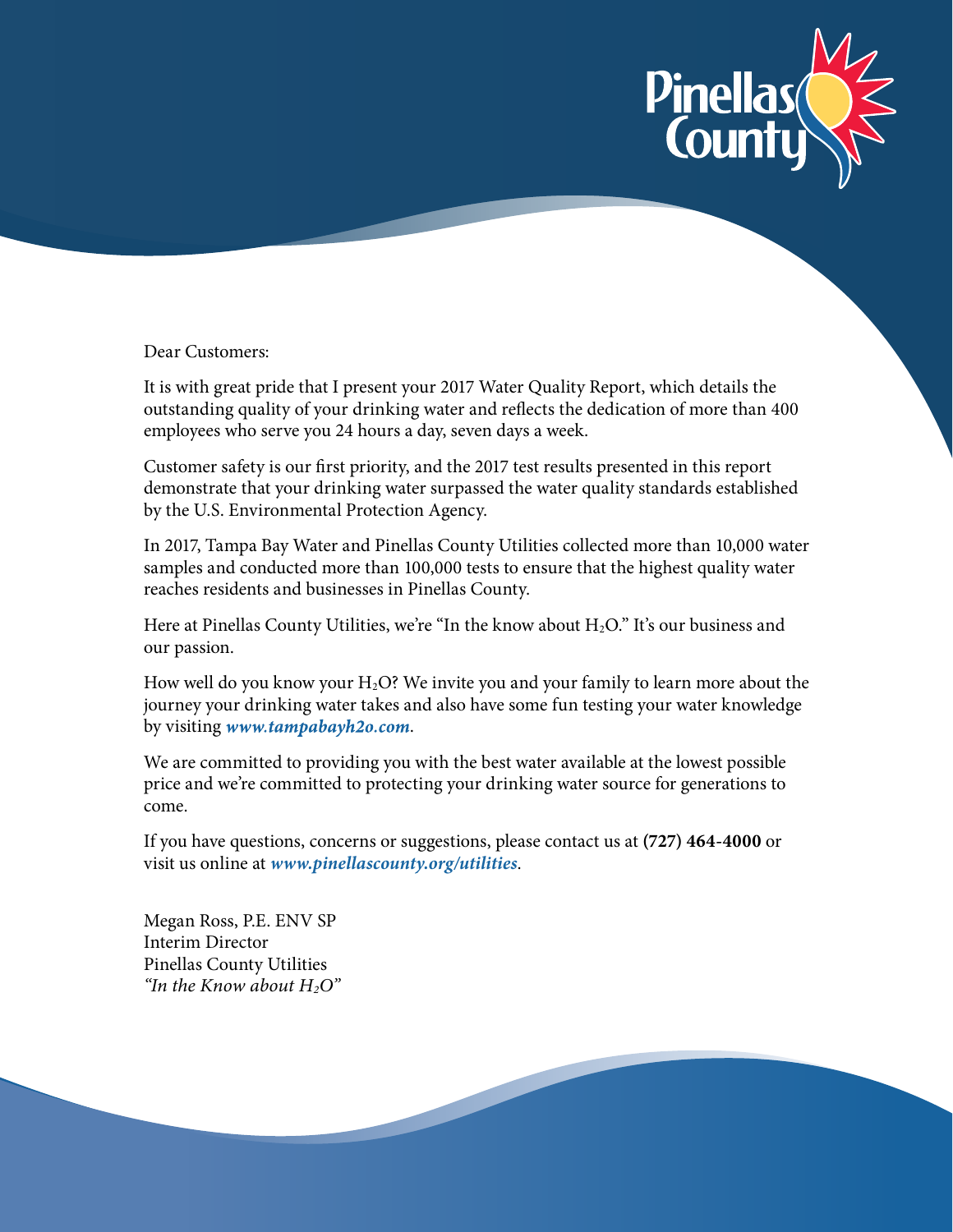# **KNOW YOUR H2O? YOU USE IT EVERY DAY, BUT HOW WELL DO YOU**

We recognize the tremendous responsibility to provide you with high quality drinking water 24 hours a day, 365 days a year. Water is vital not only to our health and well-being, but to our economy and way of life.

Your drinking water comes from a diverse mix of groundwater, river water and desalinated seawater.

Pinellas County and the regional supplier, Tampa Bay Water, monitor and test your water throughout the supply system. Together, we **collect more than 10,000 samples** and **conduct more than 100,000 water quality tests** in **state-certified laboratories** each year.

Depending on the source, your water is cleaned and disinfected through multi-step processes using proven technology, advanced disinfection and corrosion control measures.

Your tap water has quite a journey by the time it reaches you. It has been monitored and tested for quality thousands of times.

#### **Your water is checked by:**

- **Tampa Bay Water, the regional wholesale supplier**
- The Florida Department of Environmental Protection
- The Environmental Protection Agency
- Pinellas County

These agencies are there every step of the way to ensure water is safe for you and your family.

Your water **meets or beats all local, federal and state water quality standards** including those in the Safe Drinking Water Act. That's more than **100 water quality parameters!**



### **HOW WELL DO YOU KNOW YOUR H2O?**

**Learn more about the journey of your drinking water and test your water knowledge at** 

**[tampabayh2o.com](www.tampabayh2o.com)**



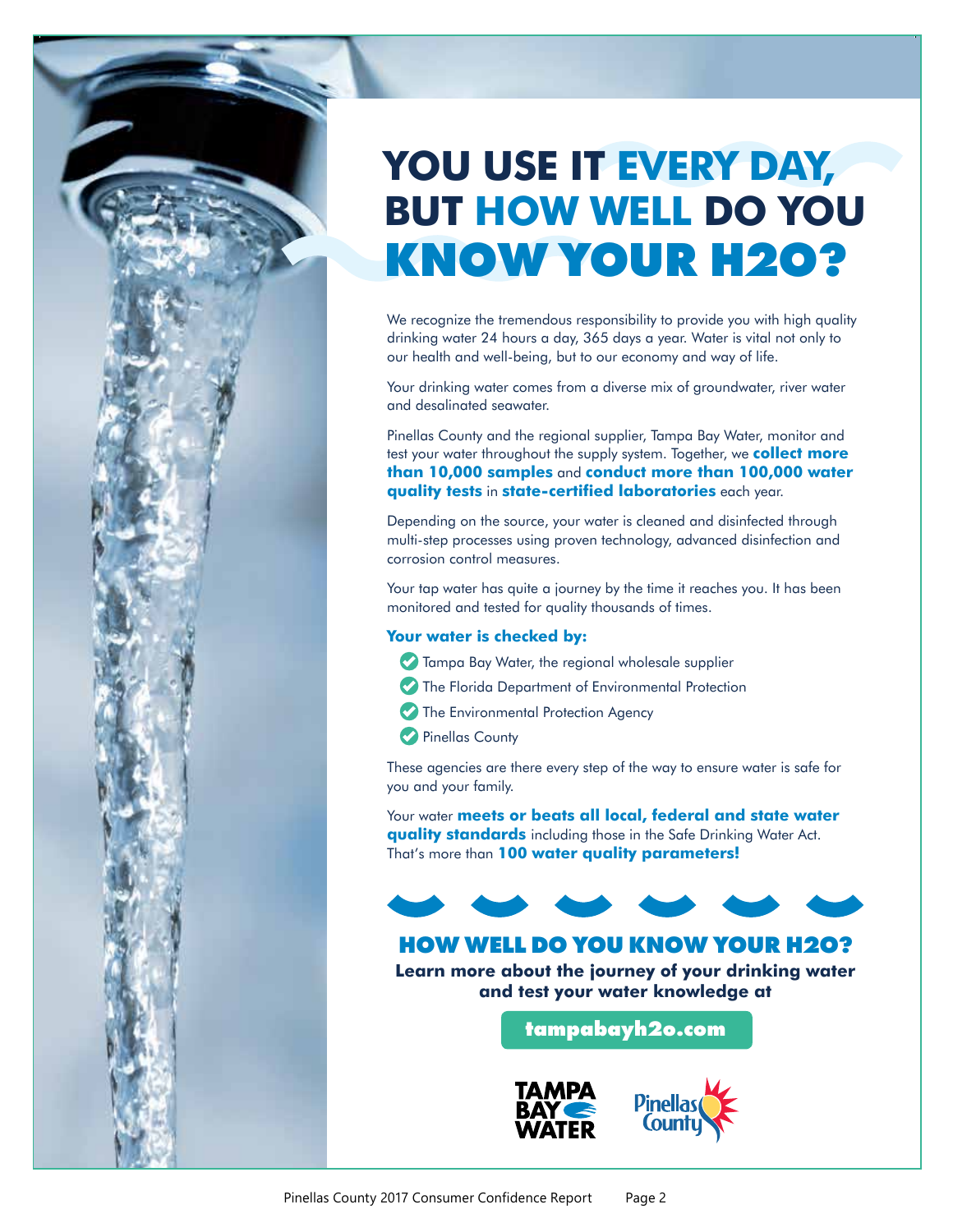## Pinellas **2017 Consumer Confidence Water Quality Report**

This report confirms that your drinking water continues to:

- Surpass all state and federal standards for safe drinking water.
- Be as fresh as possible, with minimal storage times.

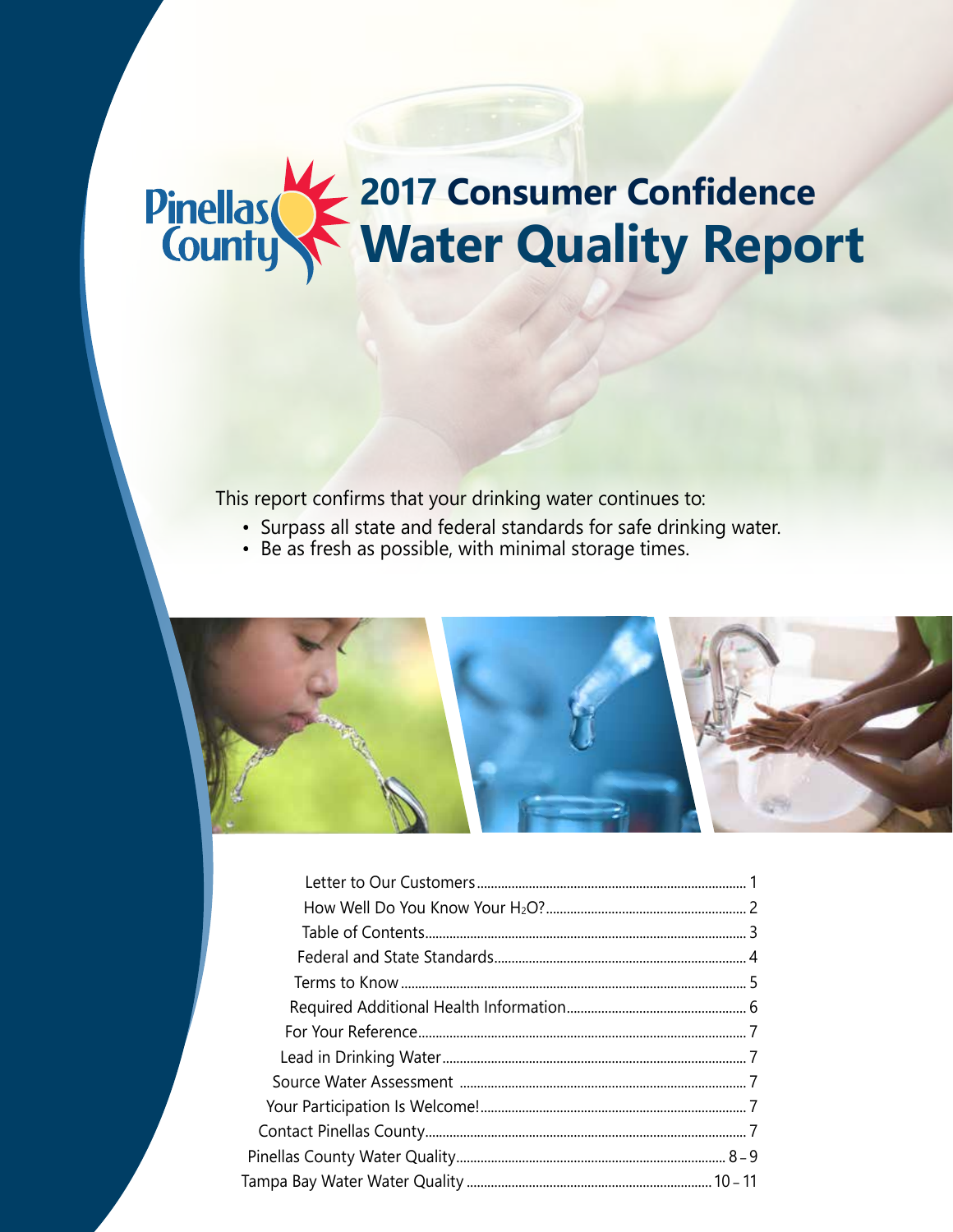# **Federal and State Standards**

Pinellas County Utilities proudly reports that the water provided to customers meets all Federal and State standards for safe drinking water. All the information contained in this report has been collected and reported in accordance with the rules and regulations of the Florida Department of Environmental Protection and the United States Environmental Protection Agency. Each day, Utilities employees

Your drinking water surpasses all state and federal standards.

work to ensure that the water provided meets these standards and expectations for safety, reliability and quality. We hope that you will take a few minutes to review this important information.

Pinellas County Utilities and Tampa Bay Water routinely monitor for contaminants in your drinking water according to Federal and State laws, rules, and

regulations. Except where indicated otherwise, this report is **based on the results of our monitoring for the period of January 1 to December 31, 2017**. Data obtained before January 1, 2017, and presented in this report are from the most recent testing done in accordance with the laws, rules, and regulations. As authorized and approved by the USEPA, the State has reduced monitoring requirements for certain contaminants to less often than once per year because the concentrations of these contaminants are not expected to vary significantly from year to year. Some of our data, though representative, is more than one year old. The USEPA requires monitoring of over 80 drinking water contaminants. Those

contaminants listed in the accompanying tables are the only contaminants detected in your drinking water.

If you would like to request a copy of the Tampa Bay Water 2017 CCR, please contact them at **(727) 796-2355**.

Utilities customers receive potable (drinking) water from sources managed by the regional water supplier, Tampa Bay Water. This regional water supply is a blend of groundwater, treated surface water and desalinated seawater. Eleven regional well fields pumping water from the Floridan Aquifer are the primary sources for the regional groundwater supply. The Alafia River, Hillsborough River, C. W. Bill Young Regional Reservoir, and the Tampa Bypass Canal are the primary sources for the regional treated surface water supply. Hillsborough Bay is the primary source of seawater for the regional desalinated supply.

The groundwater acquired from the Eldridge-Wilde Well Field undergoes water treatment processes that are comprised of three steps. First, the water goes through a hydrogen sulfide removal process. Hydrogen sulfide is a natural element that has a displeasing odor. Next, the groundwater is treated to a standard of 99.99% microbial inactivation by adding free chlorine as the primary disinfectant. Then,

**Cross Bar Ranch** Wellfield

Pasco

**County** 

**Pinellas** 

**Hillsborough**<br>River

sborough

**Cypress Creek** 

orns Bridge Wellfield

.<br>Tampa Bypass<br>Canal

**Hillsborough County** 

Alafia River

C.W. Bill Young<br>Reservoir

ellfield

chloramine disinfectant is formed by adding chlorine and ammonia for disinfectant residual maintenance in the distribution system. Lastly, the Eldridge-Wilde Well Field water is blended with the water blend provided by Tampa Bay Water.

All the blended water is further treated by Utilities. The chloramine residual is adjusted with sodium hypochlorite to meet the required level residual set point. The pH (acid-alkali) is adjusted and stabilized using sodium hydroxide.

The water is treated with a

polyphosphate inhibitor to control corrosion, and then fluoridated for dental health purposes as of March 2013. This final blend of potable water is transferred to pumping stations where it undergoes additional chloramine residual adjustment, if needed, before being pumped to homes and businesses.

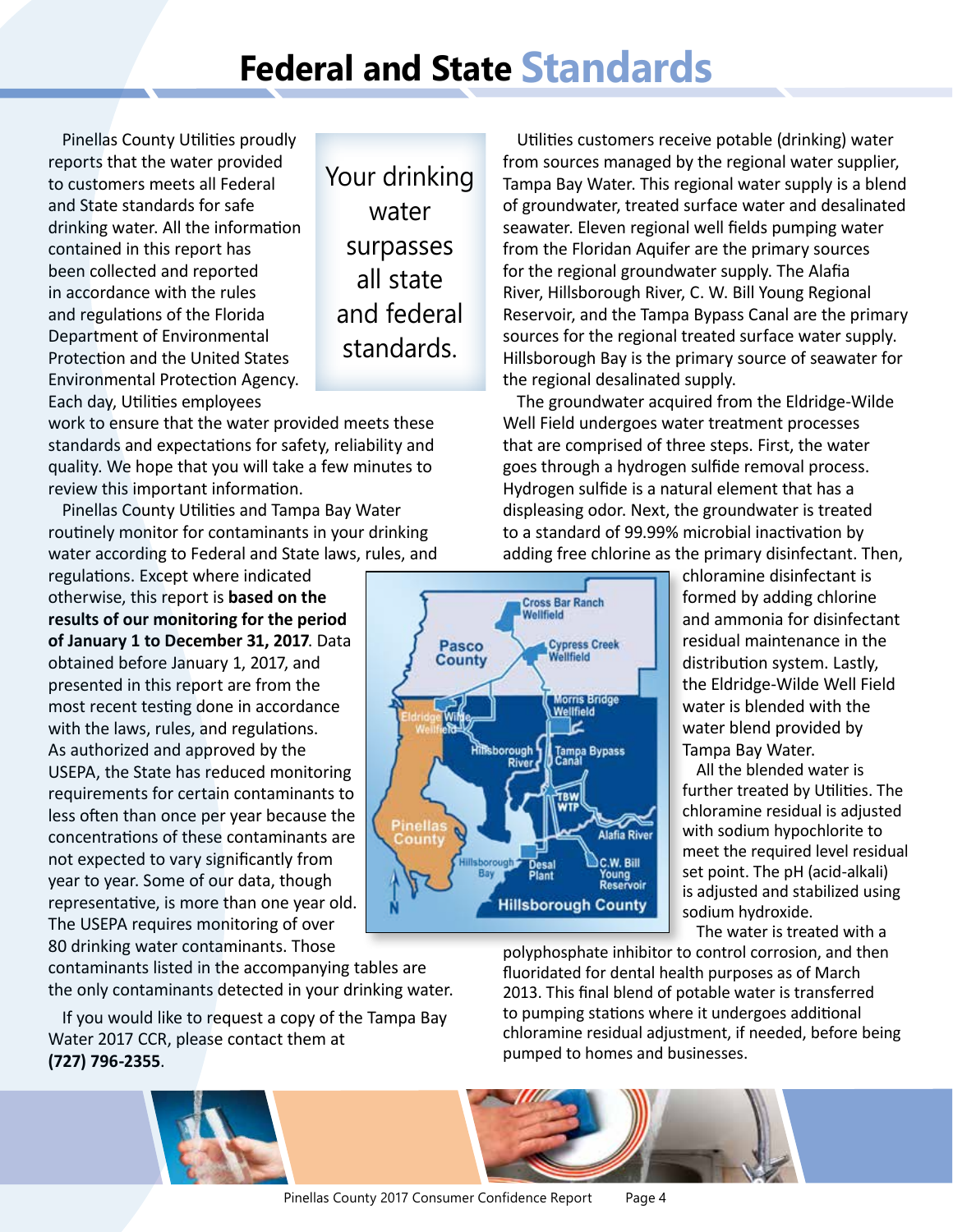# **Terms to Know**

In the following tables, you may find unfamiliar terms and abbreviations. To help you better understand these terms, we've provided the following definitions:

#### Action Level, (AL):

The concentration of a contaminant which, if exceeded, triggers treatment or other requirements that a water system must follow.

#### Chloramine, (NH<sub>2</sub>Cl):

A compound made by chemically combining chlorine with ammonia. Monochloramine, one of three possible combinations, is the desired chloramine form for disinfection of potable water.

#### Chlorine, (Cl):

An element used in gaseous form that readily combines with other elements in water to disinfect potable water.

#### Haloacetic Acids, (HAAs):

A group of disinfection by-products formed as a result of the chemical disinfection of water.

#### Initial Distribution System Evaluation, (IDSE):

An important part of the Stage 2 Disinfection Byproducts Rule (DBPR). The IDSE is a one-time study conducted by water systems to identify distribution system locations with high concentrations of trihalomethanes (THMs) and haloacetic acids (HAAs). Water systems will use results from the IDSE, in conjunction with their Stage 1 DBPR compliance monitoring data, to select compliance monitoring locations for the Stage 2 DBPR.

#### Maximum Contaminant Level or MCL:

The highest level of a contaminant that is allowed in drinking water. MCLs are set as close to the MCLGs as feasible using the best available treatment technology.

#### Maximum Contaminant Level Goal or MCLG:

The level of a contaminant in drinking water below which there is no known or expected risk to health. MCLGs allow for a margin of safety.

#### Maximum Residual Disinfectant Level or MRDL:

The highest level of a disinfectant allowed in drinking water. There is convincing evidence that addition of a disinfectant is necessary for control of microbial contaminants.

#### Maximum Residual Disinfectant Level Goal or MRDLG:

The level of a drinking water disinfectant below which there is no known or expected risk to health. MRDLGs do not reflect the benefits of the use of disinfectants to control microbial contaminants.

#### Nephelometric Turbidity Unit, (NTU):

A measure of the clarity of water. Turbidity in excess of 5 NTU is just noticeable to the average person.

### Not Applicable, (NA):

Not applicable to this contaminant.

#### Not Detected, (ND):

Not detected; indicates that the substance was not found by laboratory analysis.

Parts per billion, (ppb), or Micrograms per liter, (ug/L):

One part by weight of analyte to 1 billion parts by weight of the water sample.

#### Parts per million, (ppm), or Milligrams per liter, (mg/L):

One part by weight of analyte to 1 million parts by weight of the water sample.

#### Picocurie per liter, (pCi/L):

A measure of the radioactivity in water.

#### Treatment Technique, (TT):

A required process intended to reduce the level of a contaminant in drinking water.

#### Total Trihalomethanes, (TTHMs):

A group of disinfection by-products formed as a result of the chemical disinfection of water.

#### Turbidity:

Turbidity is a measure of the cloudiness of the water. We monitor it because it is a good indicator of the effectiveness of our filtration system. High turbidity can hinder the effectiveness of disinfectants.

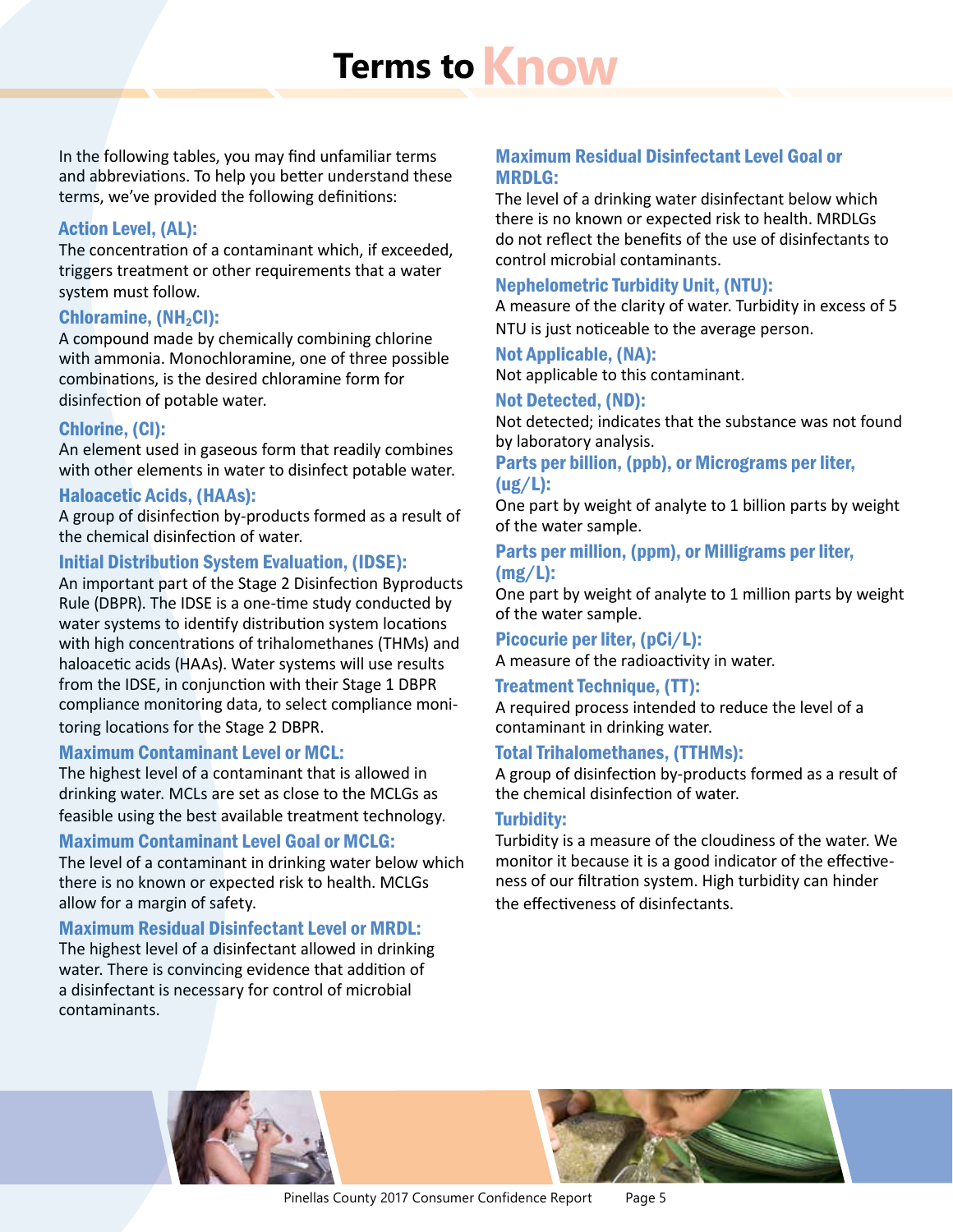# **Required Additional Health Information**

The sources of drinking water (both tap water and bottled water) include rivers, lakes, streams, ponds, reservoirs, springs, and wells. As water travels over the surface of the land or through the ground, it dissolves naturally occurring minerals and, in some cases, radioactive material, and can pick up substances resulting from the presence of animals or from human activity.

Contaminants that may be present in source water include:

- **(A) Microbial contaminants**, such as viruses and bacteria, which may come from sewage treatment plants, septic systems, agricultural livestock operations, and wildlife.
- **(B) Inorganic contaminants**, such as salts and metals, which can be naturally occurring or result from urban stormwater runoff, industrial or domestic wastewater discharges, oil and gas production, mining, or farming.
- **(C) Pesticides and herbicides**, which may come from a variety of sources such as agriculture, urban stormwater runoff, and residential uses.
- **(D) Organic chemical contaminants**, including synthetic and volatile organic chemicals, which are by-products of industrial processes and petroleum production, and can also come from gas stations, urban stormwater runoff, and septic systems.
- **(E) Radioactive contaminants**, which can be naturally occurring or be the result of oil and gas production and mining activities.

To ensure that tap water is safe to drink, the EPA prescribes regulations, which limit the amount of certain contaminants in water provided by public water systems. The Food and Drug Administration (FDA) regulations establish limits for contaminants in bottled water, which must provide the same protection for public health.

Drinking water, including bottled water, may reasonably be expected to contain at least small amounts of some



contaminants. The presence of contaminants does not necessarily indicate that the water poses a health risk. More information

about contaminants and potential health effects can be obtained by calling the Environmental Protection Agency's Safe Drinking Water Hotline at **1-800-426-4791**.

> Some people may be more vulnerable to contaminants in drinking water than the general population. Immuno-compromised persons, such as persons with cancer undergoing chemotherapy, persons who have undergone organ transplants, people with HIV/AIDS or other immune system disorders, some elderly, and infants can be particularly at risk from infections. These people should seek advice about drinking water from their health care providers. EPA/CDC guidelines on appropriate means to lessen the risk of infection by Cryptosporidium and other microbiological contaminants are available from the Safe Drinking Water Hotline **(800-426-4791).**

### **For Your Reference (as of December 2017)**

| <b>Analyte and</b><br><b>Unit of Measure</b>                                       | <b>Average</b><br><b>Result</b> | <b>Range of Results</b> |
|------------------------------------------------------------------------------------|---------------------------------|-------------------------|
| Iron (ppm)                                                                         | 0.031                           | $0.008 - 0.122$         |
| Chloride (ppm)                                                                     | 26.1                            | $19 - 36$               |
| Sulfate (ppm)                                                                      | 61.5                            | $29 - 110$              |
| Total Dissolved Solids (ppm)                                                       | 299                             | $282 - 390$             |
| Calcium (ppm)                                                                      | 76.8                            | $69.8 - 87.8$           |
| Magnesium (ppm)                                                                    | 5.90                            | $4.57 - 7.11$           |
| pH (SU)                                                                            | 7.88                            | $7.70 - 8.25$           |
| Alkalinity as CaCO3 (ppm) conc.                                                    | 177                             | $160 - 210$             |
| Total hardness (ppm)                                                               | 216                             | 196 - 249               |
| Water softener setting for hardness: Equivalent to 11.3 -14.7 grains<br>per gallon |                                 |                         |

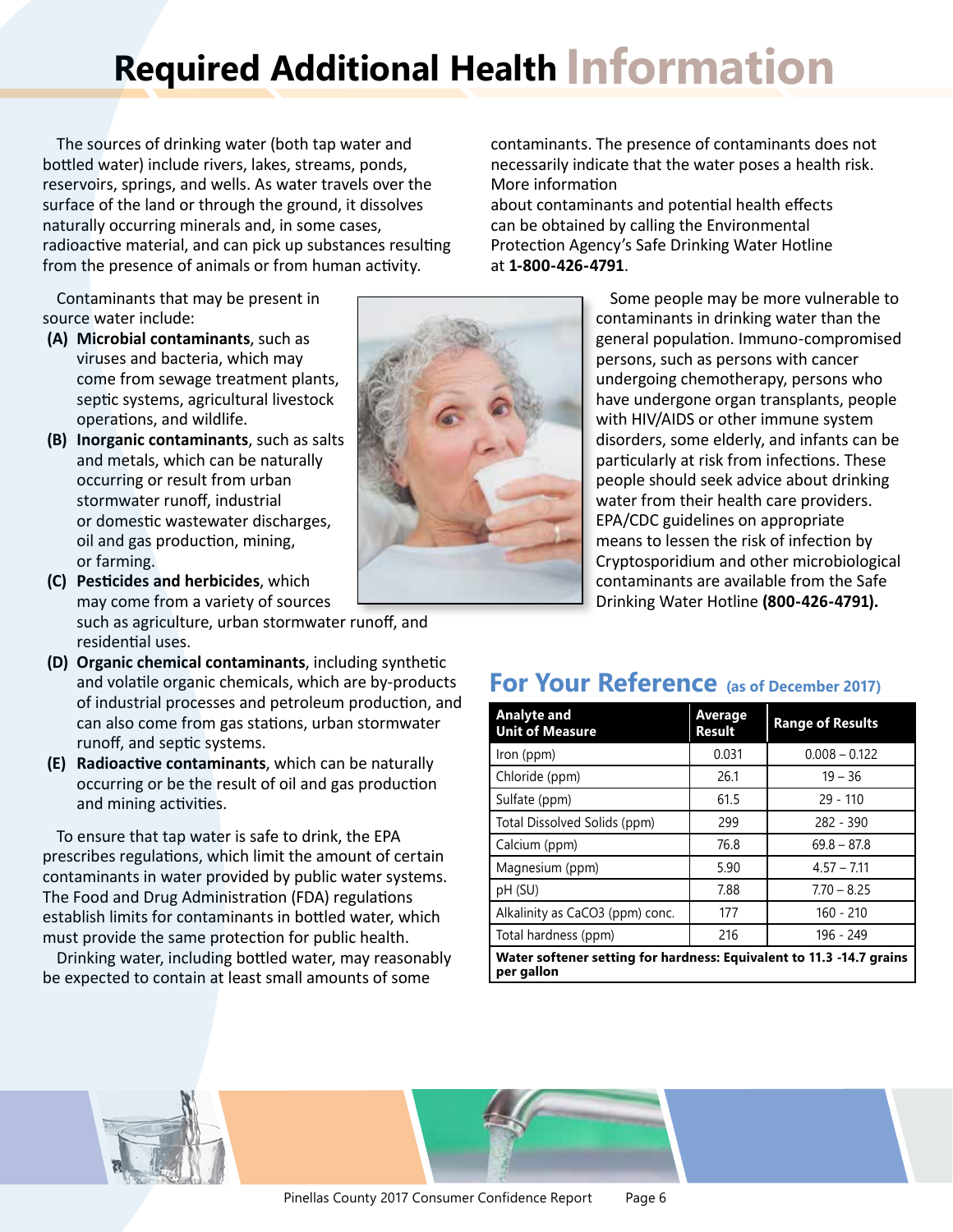### **Lead in Drinking Water**

If present, elevated levels of lead can cause serious health problems, especially for pregnant women and young children. Lead in drinking water is primarily from materials and components associated with service lines and home plumbing. Pinellas County Utilities is responsible for providing drinking water, but cannot control the variety of materials used in plumbing components. When your water has been sitting for several hours, you can minimize the potential for lead exposure by flushing your tap for 30 seconds to 2 minutes before using water for drinking or cooking. If you are concerned about lead in your water, you may wish to have your water tested. Information on lead in drinking water, testing methods, and steps you can take to minimize exposure is available from the Safe Drinking Water Hotline or at *www.epa.gov/safewater/lead*.

The current Federal Environmental Protection Agency (EPA) regulatory potable water 90th percentile Lead Action Level is 15 ppb (parts per billion). During 2017 Pinellas County Utilities completed tri-annual Residential Tap Water sampling resulting in a 1.6 ppb 90th percentile for Lead that is well below the 15 ppb Action Level. In addition the Florida Department of Environmental Protection (FDEP) requires lead levels in the source water be analyzed annually to confirm the quality of the source water supply. The 2017 source water lead sample analysis results reported no detection for lead. Pinellas County Utilities shall be collecting Residential Tap Water samples again between June and September of 2020 with the results being reported in the 2020 CCR.

### **Source Water Assessment**

In 2017, the Department of Environmental Protection performed Source Water Assessments for Tampa Bay Water facilities. The assessment results are available on the FDEP Source Water Assessment and Protection Program website at *www.dep.state.fl.us/swapp* or they can be obtained from Tampa Bay Water, 2575 Enterprise Road, Clearwater, FL 33763, phone **(727) 796-2355**.

Turbidity is a measure of the cloudiness of the water. It is monitored for because it is a good indicator of the effectiveness of the filtration system. High turbidity can hinder the effectiveness of disinfectants.

### **Your Participation Is Welcome!**

The Pinellas County Board of County Commissioners meets twice a month, usually, but not always, on the first and third Tuesdays. The earlier meeting in the month begins at 9:30 a.m. Meetings in the latter part of the month are actually held in two parts. Agenda items are discussed with the Board at 2:00 p.m., after which there is a break and the Board reconvenes at 6:00 p.m. The public is invited to attend these meetings held in the 5th floor Assembly Room of the Pinellas County Courthouse located at 315 Court Street, Clearwater, Florida 33756. Meetings are televised live (and closed captioned) on PCC-TV, the Pinellas County Connection Television cable channel, and repeated during the week. The meeting agendas are published on the County's website at *www.pinellascounty.org*. For more information, call **(727) 464-3485**.

Tampa Bay Water's Board of Directors meetings occur on the third Monday of every other (even) month at 9:30 a.m. at 2575 Enterprise Road, Clearwater, Florida 33763. To view their agenda, visit their website at *www.tampabaywater.org* or call **(727) 796-2355**.

### **Closing statement from Pinellas County Utilities**

Pinellas County Utilities personnel work around the clock to provide top quality water to every tap. We ask all our customers to help us protect our water sources, which are the heart of our community, our way of life and our children's future.

Please **DO NOT FLUSH** your unused/unwanted medications down toilets or sink drains. More information is available at *www.dep.state.fl.us/waste/categories/ medications/pages/disposal.htm*.

We at Pinellas County Utilities would like you to understand the efforts we make to continually improve the water treatment process and protect our water resources. We are committed to ensuring the quality of your water. If you have any questions or concerns about the information provided, please feel free to call any of the numbers listed below.

### **Contact Pinellas County**

Pinellas County Utilities works hard to ensure our customers' satisfaction. If you have questions or comments about this report or other issues, please call us:

| Customer Service  (727) 464-4000 |  |
|----------------------------------|--|
|                                  |  |
|                                  |  |

You may also visit us on our website at *www.pinellascounty.org/utilities*.

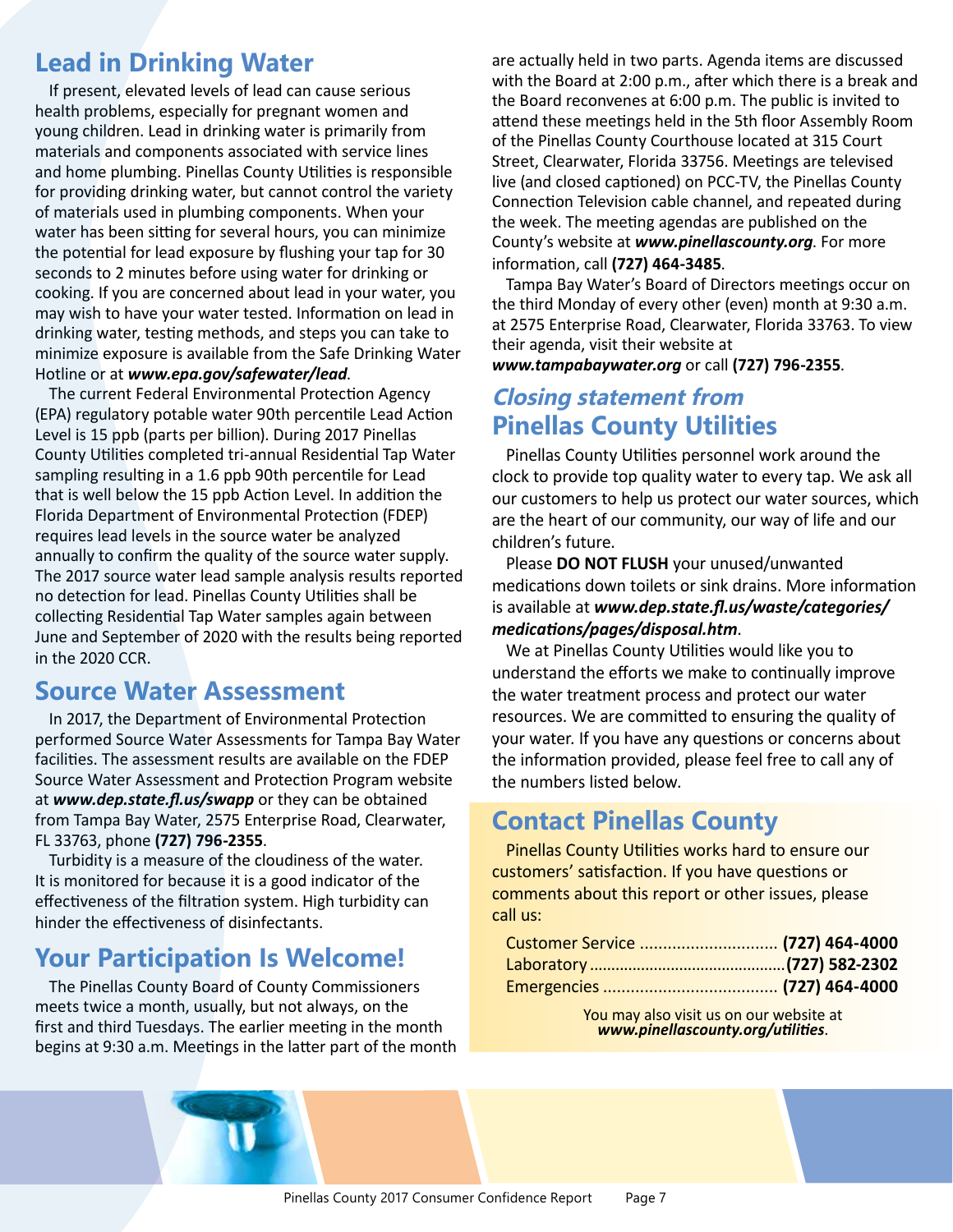| <b>Pinellas County Utilities</b>                 |                                   |                                 |        |           |    |                                      |  |  |  |  |
|--------------------------------------------------|-----------------------------------|---------------------------------|--------|-----------|----|--------------------------------------|--|--|--|--|
| <b>Microbiological Contaminants</b>              |                                   |                                 |        |           |    |                                      |  |  |  |  |
| Contaminant<br>and Unit of<br><b>Measurement</b> | Dates of<br>sampling<br>(mo./yr.) | ΤT<br><b>Violation</b><br>(Y/N) | Result | MCLG      | TΤ | Likely Source of<br>Contamination    |  |  |  |  |
| <b>Total Coliform Bacteria</b>                   | $1/17 - 12/17$                    | No                              |        | <b>NA</b> |    | Naturally present in the environment |  |  |  |  |

Pinellas County Utilities collects a least 210 water samples a month for Total Coliform Bacteria Analysis.

| Contaminant | Dates of<br>sampling<br>(mo./vr.) | <b>MCL</b><br><b>Violation</b><br>(Y/N) | <b>Total Number of</b><br><b>Positive Samples</b><br>for the Year | MCLG | <b>MCL</b>                                                                                                                                                                                                                                                        | Likely Source of<br>Contamination |
|-------------|-----------------------------------|-----------------------------------------|-------------------------------------------------------------------|------|-------------------------------------------------------------------------------------------------------------------------------------------------------------------------------------------------------------------------------------------------------------------|-----------------------------------|
| E. coli     | $1/17 - 12/17$                    | No                                      |                                                                   | 0    | Routine and repeat samples are total coliform-<br>positive and either is E. coli-positive or system<br>fails to take repeat samples following E. coli-<br>positive routine sample or system fails to analyze<br>total coliform-positive repeat sample for E. coli | Human and animal fecal waste      |

| <b>Radioactive Contaminants</b>               |                                   |                                 |                       |                            |             |            |                                       |  |  |
|-----------------------------------------------|-----------------------------------|---------------------------------|-----------------------|----------------------------|-------------|------------|---------------------------------------|--|--|
| <b>Contaminant and Unit</b><br>of Measurement | Dates of<br>sampling<br>(mo./yr.) | <b>MCL Violation  </b><br>(Y/N) | <b>Level Detected</b> | Range of<br><b>Results</b> | <b>MCLG</b> | <b>MCL</b> | <b>Likely Source of Contamination</b> |  |  |
| Alpha emitters (pCi/L)                        | 3/11                              | No                              | 0.806                 | $ND - 0.806$               |             | 15         | Erosion of natural deposits           |  |  |

| <b>Inorganic Contaminants</b>                 |                                   |                               |                       |                                   |                |                |                                                                                                                                                                         |
|-----------------------------------------------|-----------------------------------|-------------------------------|-----------------------|-----------------------------------|----------------|----------------|-------------------------------------------------------------------------------------------------------------------------------------------------------------------------|
| <b>Contaminant and Unit</b><br>of Measurement | Dates of<br>sampling<br>(mo./yr.) | <b>MCL Violation</b><br>(Y/N) | <b>Level Detected</b> | <b>Range of</b><br><b>Results</b> | <b>MCLG</b>    | <b>MCL</b>     | <b>Likely Source of Contamination</b>                                                                                                                                   |
| Arsenic (ppb)                                 | 3/17                              | N <sub>o</sub>                | 0.3                   | <b>NA</b>                         | <b>NA</b>      | 10             | Erosion of natural deposits; runoff from<br>orchards; runoff from glass and electronics<br>production wastes                                                            |
| Barium (ppm)                                  | 3/17                              | <b>No</b>                     | 0.0136                | <b>NA</b>                         | $\overline{2}$ | $\overline{2}$ | Discharge of drilling wastes; discharge from<br>metal refineries; erosion of natural deposits                                                                           |
| Chromium (ppb)                                | 3/17                              | N <sub>o</sub>                | 3.2                   | <b>NA</b>                         | 100            | 100            | Discharge from steel and pulp mills; erosion of<br>natural deposits                                                                                                     |
| Cyanide, Free (ppb)                           | 3/17                              | No                            | 13                    | <b>NA</b>                         | 200            | 200            | Discharge from steel/metal factories;<br>discharge from plastic and fertilizer factories                                                                                |
| Fluoride (ppm)                                | 3/17                              | No                            | 0.6                   | <b>NA</b>                         | 4              | 4.0            | Erosion of natural deposits; discharge from<br>fertilizer and aluminum factories. Water additive<br>which promotes strong teeth when at the<br>optimum level of 0.7 ppm |
| Nickel (ppb)                                  | 3/17                              | N <sub>o</sub>                | 2.4                   | <b>NA</b>                         | <b>NA</b>      | 100            | Pollution from mining and refining operations.<br>Natural occurrence in soil                                                                                            |
| Nitrate (as Nitrogen) (ppm)                   | 3/17                              | No                            | 0.05                  | <b>NA</b>                         | 10             | 10             | Runoff from fertilizer use; leaching from septic<br>tanks, sewage; erosion of natural deposits                                                                          |
| Sodium (ppm)                                  | 3/17                              | No                            | 27.3                  | <b>NA</b>                         | <b>NA</b>      | 160            | Salt water intrusion, leaching from soil                                                                                                                                |

| <b>Synthetic Organic Contaminants including Pesticides and Herbicides</b> |                                   |                                  |                          |                            |             |            |                                             |  |  |
|---------------------------------------------------------------------------|-----------------------------------|----------------------------------|--------------------------|----------------------------|-------------|------------|---------------------------------------------|--|--|
| <b>Contaminant and Unit</b><br>i of Measurement                           | Dates of<br>sampling<br>(mo./yr.) | MCL<br><b>Violation</b><br>(Y/N) | Level<br><b>Detected</b> | Range of<br><b>Results</b> | <b>MCLG</b> | <b>MCL</b> | <b>Likely Source of Contamination</b>       |  |  |
| Dalapon (ppb)                                                             | $3/17 - 5/17$                     | No                               | 1.1                      | $ND - 1.1$                 | 200         | 200        | Runoff from herbicide used on rights of way |  |  |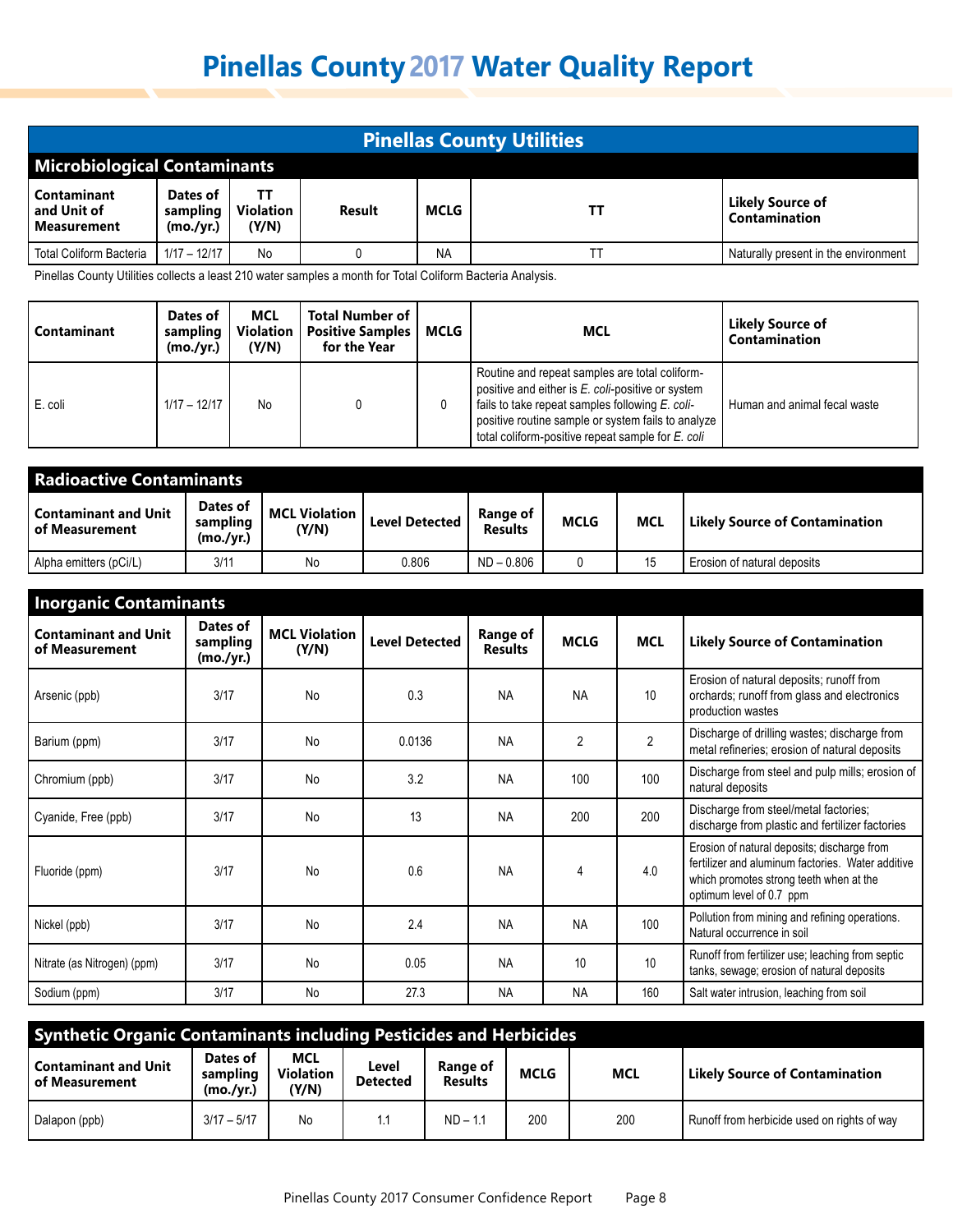| <b>Pinellas County Utilities</b>                                                                                                                                                                                                                                       |  |  |  |  |  |  |  |  |  |
|------------------------------------------------------------------------------------------------------------------------------------------------------------------------------------------------------------------------------------------------------------------------|--|--|--|--|--|--|--|--|--|
| <b>Stage 1 Disinfectants and Disinfection By-Products</b>                                                                                                                                                                                                              |  |  |  |  |  |  |  |  |  |
| MCL or<br>Dates of<br>Disinfectant and Unit of<br><b>MRDL</b><br>Range of<br>Level<br><b>MRDLG</b><br><b>MRDL</b><br><b>Likely Source of Contamination</b><br>sampling<br><b>Violation</b><br><b>Detected</b><br>l Measurement<br><b>Results</b><br>(mo./yr.)<br>(Y/N) |  |  |  |  |  |  |  |  |  |
| <b>Chlorine and Chloramines</b><br>$1/17 - 12/17$<br>3.7<br>$1.1 - 5.0$<br>No<br>4.0<br>Water additive used to control microbes<br>4<br>(ppm)                                                                                                                          |  |  |  |  |  |  |  |  |  |

For chloramines, or chlorine, the level detected is the highest running annual average (RAA), computed quarterly, of monthly averages of all samples collected. The range of results is the highest and lowest result of all the individual samples collected during the past year.

| <b>Stage 2 Disinfectants and Disinfection By-Products</b> |                                   |                                         |                          |                            |             |            |                                           |  |  |
|-----------------------------------------------------------|-----------------------------------|-----------------------------------------|--------------------------|----------------------------|-------------|------------|-------------------------------------------|--|--|
| Contaminant and<br><b>Unit of Measurement</b>             | Dates of<br>sampling<br>(mo./yr.) | <b>MCL</b><br><b>Violation</b><br>(Y/N) | Level<br><b>Detected</b> | Range of<br><b>Results</b> | <b>MCLG</b> | <b>MCL</b> | <b>Likely Source of Contamination</b>     |  |  |
| Haloacetic Acids<br>$H(HAA5)$ (ppb)                       | 2/17, 5/17,<br>8/17, 11/17        | No                                      | 27.55                    | $14.90 - 37.30$            | <b>NA</b>   | 60         | By-product of drinking water disinfection |  |  |
| <b>Total Trihalomethanes</b><br>$\vert$ (TTHM) (ppb)      | 2/17, 5/17,<br>8/17, 11/17        | No                                      | 43.10                    | $27.50 - 49.80$            | <b>NA</b>   | 80         | By-product of drinking water disinfection |  |  |

| <b>Lead and Copper (Tap Water)</b>                   |                                   |                                |                                     |                                                                         |             |                             |                                                                                                              |  |  |
|------------------------------------------------------|-----------------------------------|--------------------------------|-------------------------------------|-------------------------------------------------------------------------|-------------|-----------------------------|--------------------------------------------------------------------------------------------------------------|--|--|
| <b>Contaminant and</b><br><b>Unit of Measurement</b> | Dates of<br>sampling<br>(mo./yr.) | AL<br><b>Exceeded</b><br>(Y/N) | 90th<br><b>Percentile</b><br>Result | No. of<br><b>Sampling</b><br><b>Sites</b><br><b>Exceeding</b><br>the AL | <b>MCLG</b> | <b>AL (Action</b><br>Level) | <b>Likely Source of Contamination</b>                                                                        |  |  |
| Copper (tap water) (ppm)                             | $7/17 - 8/17$                     | No                             | 0.5                                 |                                                                         | 1.3         | 1.3                         | Corrosion of household plumbing systems;<br>erosion of natural deposits; leaching from wood<br>preservatives |  |  |
| Lead (tap water) (ppb)                               | $7/17 - 8/17$                     | No                             | 1.6                                 |                                                                         | 0           | 15                          | Corrosion of household plumbing systems;<br>erosion of natural deposits                                      |  |  |

| <b>Secondary Contaminants</b>                        |                                   |                                         |                          |                            |             |            |                                                                                                                                                                         |  |  |
|------------------------------------------------------|-----------------------------------|-----------------------------------------|--------------------------|----------------------------|-------------|------------|-------------------------------------------------------------------------------------------------------------------------------------------------------------------------|--|--|
| <b>Contaminant and</b><br><b>Unit of Measurement</b> | Dates of<br>sampling<br>(mo./yr.) | <b>MCL</b><br><b>Violation</b><br>(Y/N) | <b>Highest</b><br>Result | Range of<br><b>Results</b> | <b>MCLG</b> | <b>MCL</b> | <b>Likely Source of Contamination</b>                                                                                                                                   |  |  |
| Chloride (ppm)                                       | 3/17                              | No                                      | 25                       | <b>NA</b>                  | <b>NA</b>   | 250        | Natural occurrence from soil leaching                                                                                                                                   |  |  |
| Copper (ppm)                                         | 3/17                              | No                                      | 0.001                    | <b>NA</b>                  | <b>NA</b>   |            | Corrosion byproduct and natural occurrence<br>from soil leaching                                                                                                        |  |  |
| Fluoride (ppm)                                       | 3/17                              | No                                      | 0.6                      | <b>NA</b>                  | <b>NA</b>   | 2.0        | Erosion of natural deposits; discharge from<br>fertilizer and aluminum factories. Water additive<br>which promotes strong teeth when at the<br>optimum level of 0.7 ppm |  |  |
| Iron (ppm)                                           | 3/17                              | No                                      | 0.024                    | <b>NA</b>                  | <b>NA</b>   | 0.3        | Natural occurrence from soil leaching                                                                                                                                   |  |  |
| Manganese (ppm)                                      | 3/17                              | No                                      | 0.0024                   | <b>NA</b>                  | <b>NA</b>   | 0.05       | Natural occurrence from soil leaching                                                                                                                                   |  |  |
| Sulfate (ppm)                                        | 3/17                              | <b>No</b>                               | 57                       | <b>NA</b>                  | <b>NA</b>   | 250        | Natural occurrence from soil leaching                                                                                                                                   |  |  |
| Total Dissolved Solids (ppm)                         | 3/17                              | No                                      | 312                      | <b>NA</b>                  | <b>NA</b>   | 500        | Natural occurrence from soil leaching                                                                                                                                   |  |  |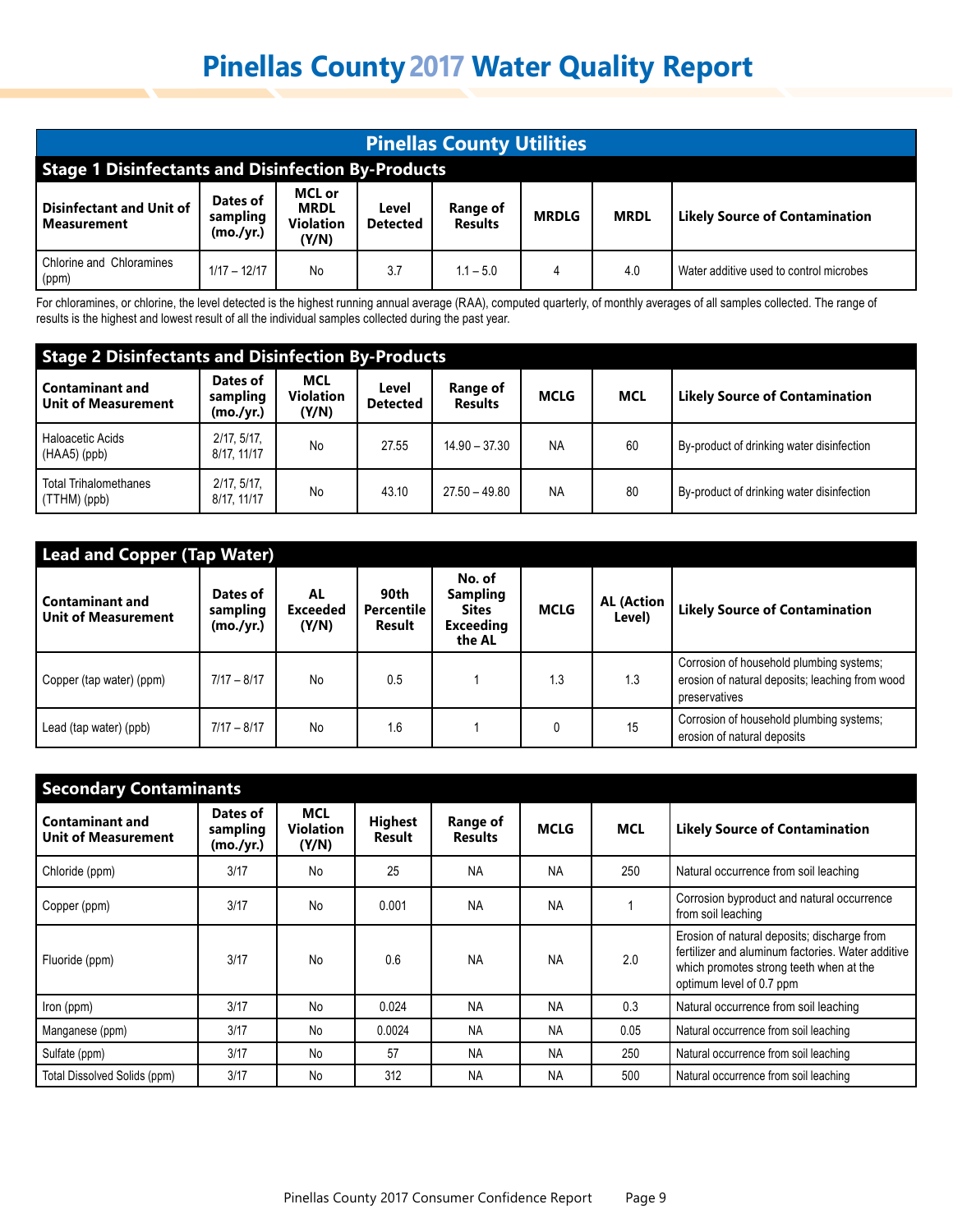| Tampa Bay Water                               |                                   |                           |                                             |                                                                                                     |             |            |                                       |  |  |  |  |
|-----------------------------------------------|-----------------------------------|---------------------------|---------------------------------------------|-----------------------------------------------------------------------------------------------------|-------------|------------|---------------------------------------|--|--|--|--|
| <b>Turbidity</b>                              |                                   |                           |                                             |                                                                                                     |             |            |                                       |  |  |  |  |
| <b>Contaminant and Unit</b><br>of Measurement | Dates of<br>sampling<br>(mo./yr.) | MCL<br>Violation<br>(Y/N) | <b>The Highest</b><br>Single<br>Measurement | <b>The Lowest</b><br>Monthly<br>Percentage of<br><b>Samples Meeting</b><br><b>Regulatory Limits</b> | <b>MCLG</b> | <b>MCL</b> | <b>Likely Source of Contamination</b> |  |  |  |  |
| Turbidity (NTU)                               | $1/17 - 12/17$                    | No                        | 0.134                                       | 100                                                                                                 | <b>NA</b>   | ТT         | Soil runoff                           |  |  |  |  |

NOTE: The result in the lowest monthly percentage column is the lowest monthly percentage of samples reported in the Monthly Operating Report meeting the required turbidity limits.

| <b>Radioactive Contaminants</b>               |                                   |                           |                          |                         |             |     |                                       |  |  |  |  |
|-----------------------------------------------|-----------------------------------|---------------------------|--------------------------|-------------------------|-------------|-----|---------------------------------------|--|--|--|--|
| <b>Contaminant and Unit of</b><br>Measurement | Dates of<br>sampling<br>(mo./vr.) | MCL<br>Violation<br>(Y/N) | Level<br><b>Detected</b> | <b>Range of Results</b> | <b>MCLG</b> | MCL | <b>Likely Source of Contamination</b> |  |  |  |  |
| Alpha emitters (pCi/L)                        | 4/17                              | No                        | 4.4                      | $ND - 4.4$              |             | 15  | Erosion of natural deposits           |  |  |  |  |
| Radium 226 + 228 (pCi/L)                      | 4/17                              | No                        | 3.2                      | $ND - 3.2$              |             |     | Erosion of natural deposits           |  |  |  |  |

EPA considers 50 pCi/L to be the level of concern for beta particles. Beta results reported in pCi/L The level detected in the radioactive contaminants column is the highest detected level at the sampling point.

| <b>Inorganic Contaminants</b>                 |                                   |                           |                          |                         |             |            |                                                                                                                         |  |  |  |  |  |
|-----------------------------------------------|-----------------------------------|---------------------------|--------------------------|-------------------------|-------------|------------|-------------------------------------------------------------------------------------------------------------------------|--|--|--|--|--|
| <b>Contaminant and Unit of</b><br>Measurement | Dates of<br>sampling<br>(mo./yr.) | MCL<br>Violation<br>(Y/N) | Level<br><b>Detected</b> | <b>Range of Results</b> | <b>MCLG</b> | <b>MCL</b> | <b>Likely Source of Contamination</b>                                                                                   |  |  |  |  |  |
| Lead (point of entry) (ppb)                   | 1/17, 4/17,<br>7/17, 11/17        | No                        | 0.51                     | $ND - 0.51$             |             | 15         | Residue from manmade pollution such as<br>auto emissions and paint; lead pipe; casing,<br>and solder                    |  |  |  |  |  |
| Mercury (inorganic) (ppb)                     | 4/17                              | No                        | 0.10                     | <b>NA</b>               |             |            | Erosion of natural deposits; discharge from<br>refineries and factories; runoff from landfills;<br>runoff from cropland |  |  |  |  |  |

| <b>Synthetic Organic Contaminants including Pesticides and Herbicides</b> |                                   |                           |                          |                         |             |            |                                                 |  |  |  |  |  |
|---------------------------------------------------------------------------|-----------------------------------|---------------------------|--------------------------|-------------------------|-------------|------------|-------------------------------------------------|--|--|--|--|--|
| l Contaminant and Unit of<br>l Measurement                                | Dates of<br>sampling<br>(mo./yr.) | MCL<br>Violation<br>(Y/N) | Level<br><b>Detected</b> | <b>Range of Results</b> | <b>MCLG</b> | <b>MCL</b> | <b>Likely Source of Contamination</b>           |  |  |  |  |  |
| Di(2-ethylhexyl) adipate<br>(ppb)                                         | 1/17, 4/17,<br>7/17, 11/17        | No                        | 0.67                     | $ND - 0.67$             | 400         | 400        | Discharge from chemical factories               |  |  |  |  |  |
| Di(2-ethylhexyl) phthalate<br>(ppb)                                       | 4/17                              | No                        | 0.67                     | $ND - 0.67$             |             | 6          | Discharge from rubber and chemical<br>factories |  |  |  |  |  |